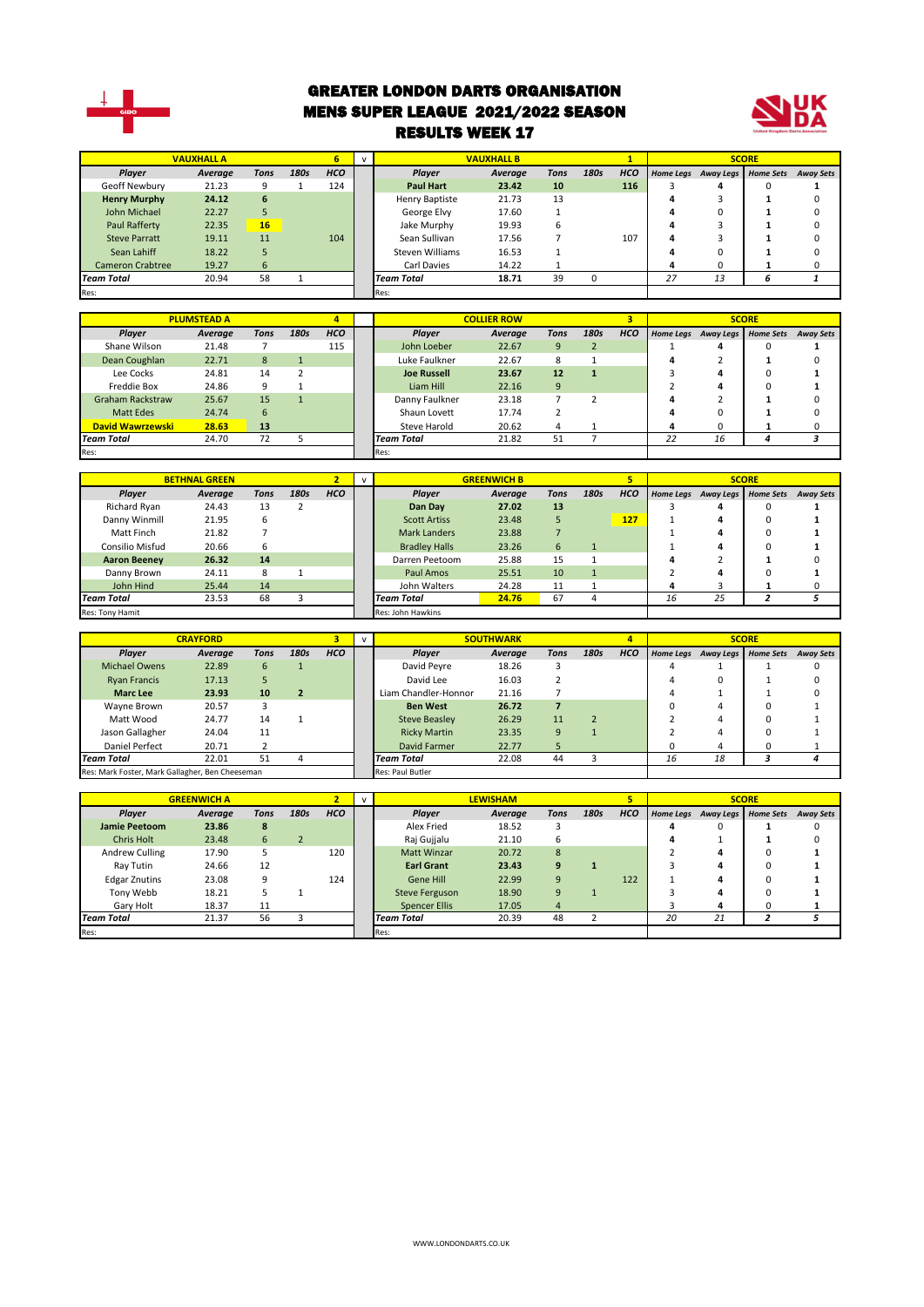



| <b>Position</b> | <b>Team</b>          | <b>Games</b><br><b>Played</b> | <b>Games</b><br><b>Won</b> | <b>Games</b><br>Lost | <b>Legs For</b> | <b>Legs</b><br><b>Against</b> | <b>Leg</b><br><b>Difference</b> | <b>Sets For</b> | <b>Sets</b><br><b>Against</b> | <b>Set</b><br><b>Difference</b> | <b>Tons</b> | <b>180s</b> | <b>Team</b><br><b>Average</b> | <b>Points</b> |
|-----------------|----------------------|-------------------------------|----------------------------|----------------------|-----------------|-------------------------------|---------------------------------|-----------------|-------------------------------|---------------------------------|-------------|-------------|-------------------------------|---------------|
|                 | PLUMSTEAD A          | 16                            | 16                         | $\mathbf{0}$         | 387             | 193                           | 194                             | 85              | 27                            | 58                              | 1013        | 58          | 24.57                         | 85            |
| ີ               | <b>GREENWICH B</b>   | 16                            | 14                         |                      | 388             | 202                           | 186                             | 84              | 28                            | 56                              | 1037        | 73          | 25.34                         | 84            |
| 3               | <b>CRAYFORD</b>      | 16                            | 11                         |                      | 332             | 274                           | 58                              | 67              | 45                            | 22                              | 877         | 41          | 22.63                         | 67            |
| 4               | <b>BETHNAL GREEN</b> | 15                            | 9                          | b                    | 301             | 262                           | 39                              | 57              | 48                            | 9                               | 787         | 33          | 22.98                         | 57            |
| 5               | <b>VAUXHALL A</b>    | 16                            | 8                          | 8                    | 298             | 301                           | $-3$                            | 56              | 56                            | $\mathbf{0}$                    | 775         | 34          | 21.91                         | 56            |
| 6               | LEWISHAM             | 15                            |                            | 8                    | 283             | 316                           | $-33$                           | 51              | 54                            | -3                              | 802         | 36          | 22.18                         | 50            |
| $\overline{ }$  | <b>SOUTHWARK</b>     | 15                            | $\overline{\phantom{a}}$   | 8                    | 242             | 304                           | $-62$                           | 46              | 59                            | $-13$                           | 670         | 34          | 22.17                         | 46            |
| 8               | <b>GREENWICH A</b>   | 16                            | 3                          | 13                   | 275             | 325                           | $-50$                           | 45              | 67                            | $-22$                           | 779         | 16          | 21.37                         | 45            |
| 9               | <b>COLLIER ROW</b>   | 15                            | 5                          | 10                   | 251             | 309                           | $-58$                           | 44              | 61                            | $-17$                           | 688         | 34          | 21.69                         | 44            |
| 10              | PLUMSTEAD B          | 15                            |                            | 10                   | 263             | 304                           | $-41$                           | 43              | 62                            | $-19$                           | 792         | 43          | 22.15                         | 43            |
| 11              | <b>VAUXHALL B</b>    | 15                            | $\mathbf 0$                | 15                   | 151             | 381                           | $-230$                          | 17              | 88                            | $-71$                           | 470         | 10          | 18.53                         | 17            |

#### **POINT DEDUCTIONS**

Lewisham - 1 Point Deduction - Fielding 1 Player short 18/10/2021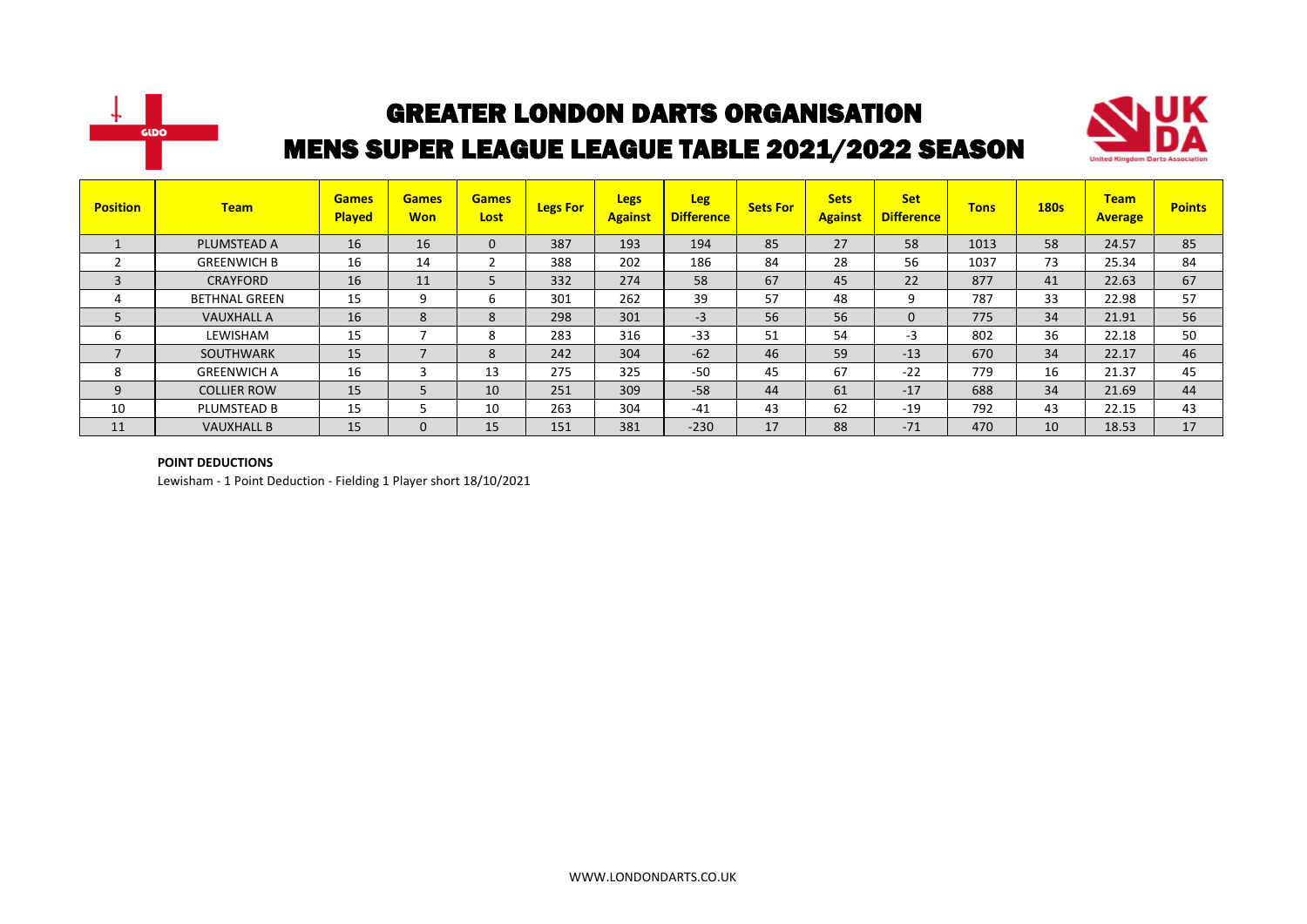



| <b>Position</b> | <b>Player</b>           | <b>Superleague Team</b> | <b>National</b><br><b>League Team</b> | <b>Attended</b> | <b>Games</b><br><b>Played</b> | <b>Games</b><br><b>Won</b> | <b>Games</b><br>Lost | Legs<br><b>For</b> | Legs<br><b>Against</b> | Leg<br><b>Diff</b> | <b>Tons</b> | <b>180s</b>    | <b>High</b><br><b>Checkout</b> | <b>Average</b> | <b>Dyanmic</b><br><b>Average</b> |
|-----------------|-------------------------|-------------------------|---------------------------------------|-----------------|-------------------------------|----------------------------|----------------------|--------------------|------------------------|--------------------|-------------|----------------|--------------------------------|----------------|----------------------------------|
| $\mathbf{1}$    | Darren Peetoom          | Greenwich B             | <b>ESSEX</b>                          | 16              | 16                            | 14                         | $\overline{2}$       | 61                 | 17                     | 44                 | 170         | 12             | 120                            | 27.69          | 41.69                            |
| $\overline{2}$  | David Wawrzewski        | Plumstead A             | <b>LONDON</b>                         | 15              | 15                            | 14                         | 1                    | 59                 | 8                      | 51                 | 154         | 10             | 116                            | 27.44          | 41.44                            |
| 3               | <b>Graham Rackstraw</b> | Plumstead A             | <b>LONDON</b>                         | 16              | 16                            | 15                         | $\mathbf{1}$         | 61                 | 17                     | 44                 | 171         | 9              | 126                            | 25.58          | 40.58                            |
| 4               | Henry Murphy            | Vauxhall A              | <b>YES</b>                            | 16              | 16                            | 14                         | $\overline{2}$       | 58                 | 24                     | 34                 | 121         | 11             | 130                            | 24.18          | 38.18                            |
| 5               | Aaron Beeney            | <b>Bethnal Green</b>    | <b>NO</b>                             | 13              | 13                            | 11                         | $\overline{2}$       | 49                 | 14                     | 35                 | 123         | $\overline{4}$ | 125                            | 27.07          | 38.07                            |
| 6               | Dan Day                 | Greenwich B             | <b>LONDON</b>                         | 12              | 12                            | 11                         | $\mathbf{1}$         | 47                 | 18                     | 29                 | 117         | $\mathbf{3}$   | 154                            | 27.05          | 38.05                            |
| $\overline{7}$  | <b>Ben West</b>         | Southwark               | <b>LONDON</b>                         | 15              | 15                            | 12                         | $\overline{3}$       | 52                 | 25                     | 27                 | 150         | $\overline{3}$ | 140                            | 25.90          | 37.90                            |
| 8               | <b>Cameron Crabtree</b> | Vauxhall A              | <b>SURREY</b>                         | 16              | 16                            | 14                         | $\overline{2}$       | 59                 | 31                     | 28                 | 113         | 4              | 127                            | 23.11          | 37.11                            |
| 9               | <b>Scott Artiss</b>     | Greenwich B             | <b>LONDON</b>                         | 16              | 15                            | 12                         | $\overline{3}$       | 53                 | 25                     | 28                 | 130         | 11             | 170                            | 24.98          | 36.98                            |
| 10              | <b>Bradley Halls</b>    | Greenwich B             | <b>ESSEX</b>                          | 16              | 16                            | 11                         | 5                    | 52                 | 33                     | 19                 | 141         | 11             | 161                            | 25.64          | 36.64                            |
| 11              | Paul Amos               | Greenwich B             | <b>NO</b>                             | 14              | 14                            | 11                         | $\overline{3}$       | 50                 | 25                     | 25                 | 135         | 16             | 90                             | 25.58          | 36.58                            |
| 12              | Matt Wood               | Crayford                | <b>LONDON</b>                         | 15              | 15                            | 12                         | $\overline{3}$       | 54                 | 27                     | 27                 | 153         | 6              | 100                            | 24.54          | 36.54                            |
| 13              | Lee Cocks               | Plumstead A             | <b>LONDON</b>                         | 12              | 12                            | 11                         | $\mathbf{1}$         | 47                 | 9                      | 38                 | 101         | 13             | 160                            | 25.31          | 36.31                            |
| 14              | Jamie Peetoom           | Greenwich A             | <b>ESSEX</b>                          | 14              | 14                            | 10                         | $\overline{4}$       | 48                 | 22                     | 26                 | 142         | 4              | 141                            | 25.70          | 35.70                            |
| 15              | Liam Hill               | <b>Collier Row</b>      | <b>LONDON</b>                         | 14              | 14                            | 11                         | $\overline{3}$       | 50                 | 23                     | 27                 | 124         | 5 <sup>1</sup> | 111                            | 24.61          | 35.61                            |
| 16              | John Walters            | Greenwich B             | LONDON                                | 16              | 16                            | 11                         | 5                    | 55                 | 31                     | 24                 | 139         | 5              | 160                            | 24.29          | 35.29                            |
| 17              | Chris Holt              | Greenwich A             | <b>LONDON</b>                         | 15              | 15                            | 11                         | $\overline{4}$       | 49                 | 31                     | 18                 | 132         | 5              | 129                            | 24.15          | 35.15                            |
| 18              | John Loeber             | Collier Row             | LONDON                                | 14              | 14                            | 11                         | 3                    | 49                 | 28                     | 21                 | 108         | 11             | 114                            | 24.06          | 35.06                            |
| 19              | Wayne Brown             | Crayford                | <b>LONDON</b>                         | 16              | 14                            | 11                         | $\overline{3}$       | 48                 | 33                     | 15                 | 119         | 5              | 146                            | 24.03          | 35.03                            |
| 20              | John Hind               | <b>Bethnal Green</b>    | LONDON                                | 13              | 13                            | 10                         | $\overline{3}$       | 48                 | 24                     | 24                 | 111         | 5              | 146                            | 24.49          | 34.49                            |
| 21              | Gene Hill               | Lewisham                | <b>LONDON</b>                         | 13              | 13                            | 10                         | $\overline{3}$       | 43                 | 27                     | 16                 | 117         | 6              | 122                            | 24.26          | 34.26                            |
| 22              | <b>Freddie Box</b>      | Plumstead A             | <b>KENT</b>                           | 15              | 15                            | 10                         | 5                    | 46                 | 32                     | 14                 | 127         | $\overline{7}$ | 120                            | 23.94          | 33.94                            |
| 23              | <b>Steve Beasley</b>    | Southwark               | <b>LONDON</b>                         | 15              | 15                            | 9                          | 6                    | 49                 | 37                     | 12                 | 132         | 10             | 155                            | 24.75          | 33.75                            |
| 24              | Jason Gallagher         | Crayford                | LONDON                                | 16              | 16                            | 10                         | 6                    | 52                 | 34                     | 18                 | 128         | 6              | 146                            | 23.30          | 33.30                            |
| 25              | Marc Lee                | Crayford                | <b>NO</b>                             | 14              | 11                            | 9                          | $\overline{2}$       | 39                 | 17                     | 22                 | 103         | 6              | 100                            | 23.74          | 32.74                            |
| 26              | Dean Coughlan           | Plumstead A             | <b>LONDON</b>                         | 16              | 16                            | 9                          | $\overline{7}$       | 48                 | 45                     | 3                  | 125         | 9              | 124                            | 23.49          | 32.49                            |
| 27              | Matt Finch              | <b>Bethnal Green</b>    | <b>MIDDLESEX</b>                      | 14              | 14                            | 8                          | 6                    | 38                 | 36                     | $\overline{2}$     | 124         | 5              | 161                            | 24.25          | 32.25                            |
| 28              | Mark Landers            | Greenwich B             | <b>NO</b>                             | 11              | 10                            | 8                          | $\overline{2}$       | 36                 | 16                     | 20                 | 99          | 4              | 96                             | 24.16          | 32.16                            |
| 29              | <b>Ricky Martin</b>     | Southwark               | <b>YES</b>                            | 10              | 10                            | 8                          | $\overline{2}$       | 33                 | 18                     | 15                 | 74          | $\overline{4}$ | 107                            | 24.16          | 32.16                            |
| 30              | <b>Steve Ferguson</b>   | Lewisham                | <b>LONDON</b>                         | 15              | $\overline{15}$               | 10                         | 5                    | 48                 | 44                     | $\overline{a}$     | 122         | 5              | 138                            | 22.03          | 32.03                            |
| 31              | <b>Richard Ryan</b>     | <b>Bethnal Green</b>    | <b>NO</b>                             | 12              | 12                            | 8                          | $\overline{4}$       | 38                 | 26                     | 12                 | 100         | $\overline{4}$ | 129                            | 23.51          | 31.51                            |
| 32              | Matt Winzar             | Lewisham                | LONDON                                | 15              | 15                            | 8                          | $\overline{7}$       | 52                 | 45                     | $\overline{7}$     | 150         | 11             | 95                             | 23.50          | 31.50                            |
| 33              | <b>Scott Marsh</b>      | Plumstead A             | <b>LONDON</b>                         | 5               | 5                             | 5                          | $\mathbf{0}$         | 20                 | 3                      | 17                 | 44          | $\mathbf{1}$   | 142                            | 26.48          | 31.48                            |
| 34              | Paul Rafferty           | Vauxhall A              | <b>NO</b>                             | 16              | 16                            | 9                          | $\overline{7}$       | 48                 | 44                     | $\overline{4}$     | 153         | $\overline{7}$ | 120                            | 22.39          | 31.39                            |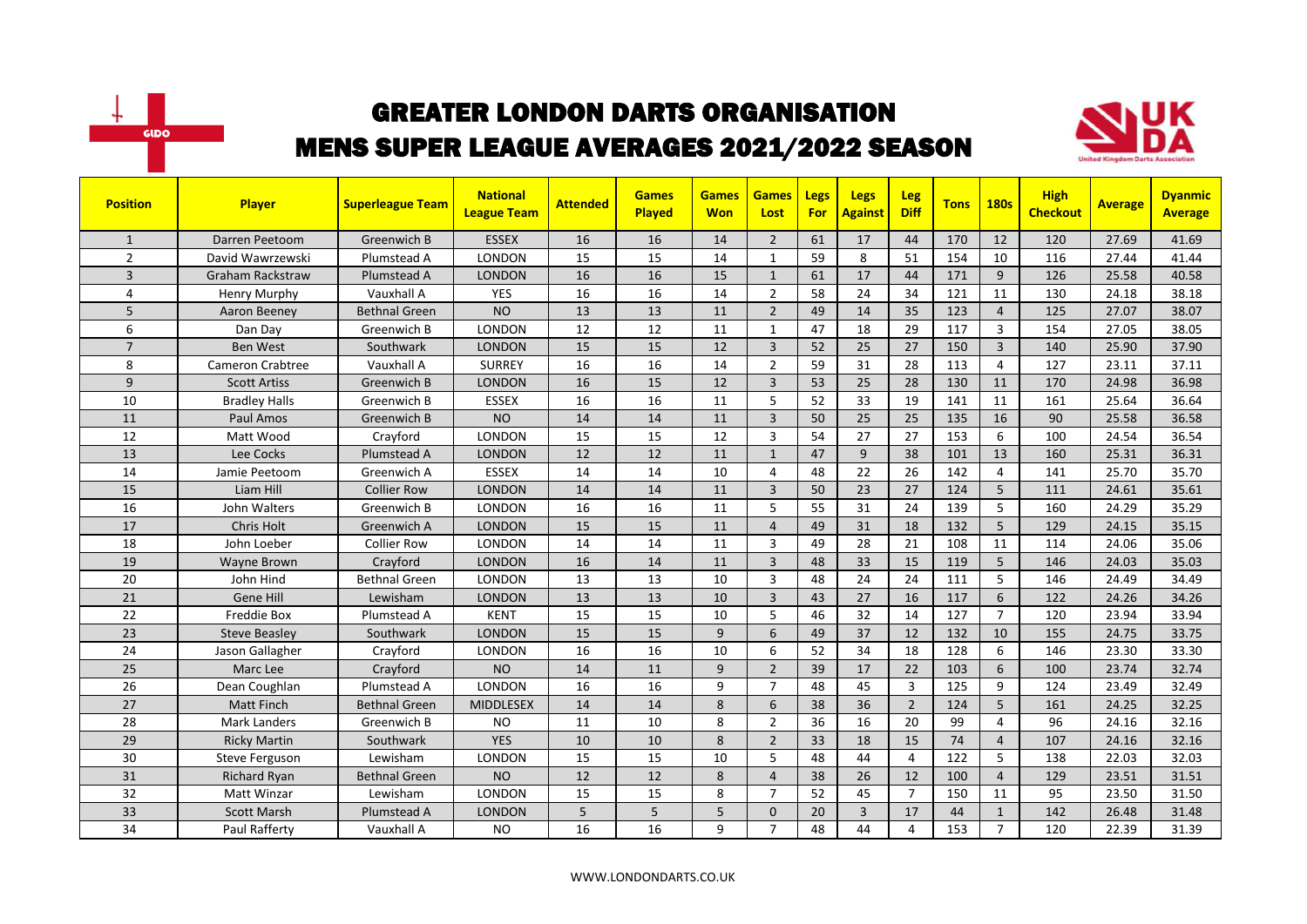



| <b>Position</b> | Player                 | <b>Superleague Team</b> | <b>National</b><br><b>League Team</b> | <b>Attended</b> | <b>Games</b><br>Played | <b>Games</b><br><b>Won</b> | <b>Games</b><br>Lost | Legs<br>For    | <b>Legs</b><br><b>Against</b> | Leg<br><b>Diff</b> | <b>Tons</b> | <b>180s</b>    | <b>High</b><br><b>Checkout</b> | <b>Average</b> | <b>Dyanmic</b><br><b>Average</b> |
|-----------------|------------------------|-------------------------|---------------------------------------|-----------------|------------------------|----------------------------|----------------------|----------------|-------------------------------|--------------------|-------------|----------------|--------------------------------|----------------|----------------------------------|
| 35              | <b>Matt Edes</b>       | Plumstead A             | <b>LONDON</b>                         | 15              | 14                     | 9                          | 5                    | 41             | 35                            | 6                  | 81          | $\overline{4}$ | 100                            | 21.81          | 30.81                            |
| 36              | <b>Richard Elms</b>    | Plumstead B             | <b>KENT</b>                           | 12              | 12                     | $\overline{7}$             | 5                    | 34             | 32                            | $\overline{2}$     | 117         | 6              | 116                            | 23.53          | 30.53                            |
| 37              | Ronnie Rickner         | Plumstead B             | <b>LONDON</b>                         | 14              | 14                     | 8                          | 6                    | 42             | 31                            | 11                 | 107         | 8              | 121                            | 22.51          | 30.51                            |
| 38              | Ben Cheeseman          | Crayford                | LONDON                                | 12              | 9                      | 6                          | 3                    | 31             | 19                            | 12                 | 77          | 9              | 110                            | 24.35          | 30.35                            |
| 39              | Malcolm Morgan         | Plumstead B             | <b>NO</b>                             | 13              | 13                     | 8                          | 5                    | 43             | 34                            | 9                  | 115         | 6              | 127                            | 22.26          | 30.26                            |
| 40              | Joe Russell            | <b>Collier Row</b>      | <b>ESSEX</b>                          | 13              | 11                     | 6                          | 5                    | 31             | 31                            | $\Omega$           | 109         | $\overline{2}$ | 94                             | 23.98          | 29.98                            |
| 41              | <b>Spencer Ellis</b>   | Lewisham                | <b>NO</b>                             | 15              | 15                     | $\overline{7}$             | 8                    | 40             | 44                            | $-4$               | 124         | $\overline{7}$ | 119                            | 22.61          | 29.61                            |
| 42              | <b>Steve Parratt</b>   | Vauxhall A              | YES                                   | 14              | 14                     | $\overline{7}$             | $\overline{7}$       | 33             | 37                            | $-4$               | 100         | 6              | 117                            | 22.58          | 29.58                            |
| 43              | <b>Alan Reeves</b>     | Plumstead B             | <b>LONDON</b>                         | 9               | 9                      | 5                          | $\overline{4}$       | 27             | 21                            | 6                  | 71          | 9              | 160                            | 24.01          | 29.01                            |
| 44              | Dave McClaren          | Lewisham                | <b>NO</b>                             | 6               | 6                      | 5                          | $\mathbf{1}$         | 22             | 10                            | 12                 | 52          | $\mathbf{1}$   | 161                            | 23.76          | 28.76                            |
| 45              | <b>Daniel Perfect</b>  | Crayford                | <b>YES</b>                            | 15              | 12                     | 8                          | $\overline{4}$       | 35             | 32                            | $\overline{3}$     | 70          | $\overline{2}$ | 114                            | 20.56          | 28.56                            |
| 46              | David Farmer           | Southwark               | <b>NO</b>                             | 15              | 14                     | $\overline{7}$             | $\overline{7}$       | 32             | 41                            | $-9$               | 86          | $\mathbf{1}$   | 112                            | 21.55          | 28.55                            |
| 47              | Raj Gujjalu            | Lewisham                | <b>NO</b>                             | 14              | 13                     | $\overline{7}$             | 6                    | 38             | 39                            | $-1$               | 105         | $\overline{2}$ | 137                            | 21.37          | 28.37                            |
| 48              | <b>Edgar Znutins</b>   | Greenwich A             | <b>YES</b>                            | 12              | 11                     | 5                          | 6                    | 31             | 28                            | 3                  | 83          | $\mathbf{1}$   | 124                            | 23.34          | 28.34                            |
| 49              | <b>Tommy Sanwell</b>   | Plumstead A             | <b>LONDON</b>                         | $\overline{2}$  | $\overline{2}$         | $\overline{2}$             | $\Omega$             | 8              | $\Omega$                      | 8                  | 20          | $\Omega$       | 52                             | 25.91          | 27.91                            |
| 50              | Lewis McGurn           | Plumstead A             | <b>LONDON</b>                         | $\overline{2}$  | $\overline{2}$         | $\mathbf{1}$               | $\mathbf{1}$         | 6              | $\overline{7}$                | $-1$               | 25          | $\overline{2}$ | 95                             | 26.72          | 27.72                            |
| 51              | <b>Ricky Broughton</b> | Plumstead B             | <b>NO</b>                             | 8               | 8                      | $\overline{4}$             | $\overline{4}$       | 22             | 21                            | $\mathbf{1}$       | 65          | $\overline{2}$ | 116                            | 23.50          | 27.50                            |
| 52              | <b>Nick Cocks</b>      | Plumstead A             | LONDON                                | 4               | $\overline{4}$         | 3                          | $\mathbf{1}$         | 15             | 10                            | 5                  | 53          | 3              | 78                             | 24.41          | 27.41                            |
| 53              | Shane Wilson           | Plumstead A             | <b>LONDON</b>                         | 13              | 10                     | $\overline{4}$             | 6                    | 26             | 31                            | $-5$               | 94          | $\mathbf{0}$   | 115                            | 22.76          | 26.76                            |
| 54              | Alex Harris            | Plumstead A             | <b>LONDON</b>                         | 1               | $\mathbf{1}$           | 1                          | $\Omega$             | 4              | $\Omega$                      | $\overline{4}$     | 6           | $\Omega$       | 60                             | 25.69          | 26.69                            |
| 55              | Nicky Turner           | <b>Greenwich B</b>      | <b>LONDON</b>                         | 12              | 10                     | $\overline{3}$             | $\overline{7}$       | 22             | 32                            | $-10$              | 80          | 11             | 118                            | 23.52          | 26.52                            |
| 56              | Danny Faulkner         | <b>Collier Row</b>      | <b>LONDON</b>                         | 14              | 14                     | 5                          | 9                    | 31             | 43                            | $-12$              | 87          | $\overline{7}$ | 156                            | 21.51          | 26.51                            |
| 57              | <b>Tony Hamit</b>      | <b>Bethnal Green</b>    | <b>LONDON</b>                         | 14              | 13                     | 5                          | 8                    | 32             | 37                            | $-5$               | 84          | $\overline{4}$ | 91                             | 21.33          | 26.33                            |
| 58              | Danny Brown            | <b>Bethnal Green</b>    | LONDON                                | 10              | 9                      | 3                          | 6                    | 25             | 29                            | $-4$               | 75          | 6              | 154                            | 23.07          | 26.07                            |
| 59              | Kevin Reid             | Plumstead B             | <b>KENT</b>                           | $\mathbf{1}$    | $\mathbf{1}$           | $\mathbf{1}$               | $\mathbf{0}$         | $\overline{4}$ | $\mathbf{0}$                  | $\overline{4}$     | 6           | $\mathbf{0}$   | 60                             | 25.05          | 26.05                            |
| 60              | <b>Richard Hill</b>    | Plumstead B             | <b>NO</b>                             | 11              | 11                     | 4                          | $\overline{7}$       | 27             | 33                            | -6                 | 99          | $\mathbf{1}$   | 101                            | 22.05          | 26.05                            |
| 61              | <b>Tony Webb</b>       | Greenwich A             | <b>YES</b>                            | 16              | 15                     | 6                          | 9                    | 36             | 45                            | $-9$               | 88          | $\overline{2}$ | 114                            | 19.88          | 25.88                            |
| 62              | <b>Consilio Misfud</b> | <b>Bethnal Green</b>    | YES                                   | 13              | 12                     | 5                          | $\overline{7}$       | 32             | 35                            | $-3$               | 79          | $\mathbf{1}$   | 104                            | 20.87          | 25.87                            |
| 63              | <b>Rob Edwards</b>     | Vauxhall A              | <b>NO</b>                             | 10              | 10                     | $\overline{4}$             | 6                    | 28             | 30                            | $-2$               | 70          | $\overline{2}$ | 105                            | 21.73          | 25.73                            |
| 64              | <b>Ashley Scott</b>    | Southwark               | <b>YES</b>                            | 8               | $\overline{7}$         | 3                          | $\overline{4}$       | 18             | 25                            | $-7$               | 44          | 5              | 80                             | 22.56          | 25.56                            |
| 65              | David Read             | Southwark               | <b>YES</b>                            | $\overline{4}$  | $\overline{4}$         | $\overline{2}$             | $\overline{2}$       | 10             | 11                            | $-1$               | 31          | $\mathbf{1}$   | 82                             | 23.37          | 25.37                            |
| 66              | Michael Owens          | Crayford                | <b>WILTSHIRE</b>                      | 14              | $\overline{7}$         | 4                          | 3                    | 20             | 17                            | 3                  | 37          | 5              | 74                             | 21.24          | 25.24                            |
| 67              | <b>Kirk DeRuyter</b>   | Vauxhall B              | <b>SURREY</b>                         | 5               | 5                      | $\overline{2}$             | 3                    | 12             | 13                            | $-1$               | 38          | $\mathbf{1}$   | 160                            | 23.05          | 25.05                            |
| 68              | Jamie Davis            | <b>Bethnal Green</b>    | MIDDLESEX                             | 4               | 3                      | 3                          | $\Omega$             | 12             | 5                             | $\overline{7}$     | 17          | $\mathbf 0$    | 74                             | 21.96          | 24.96                            |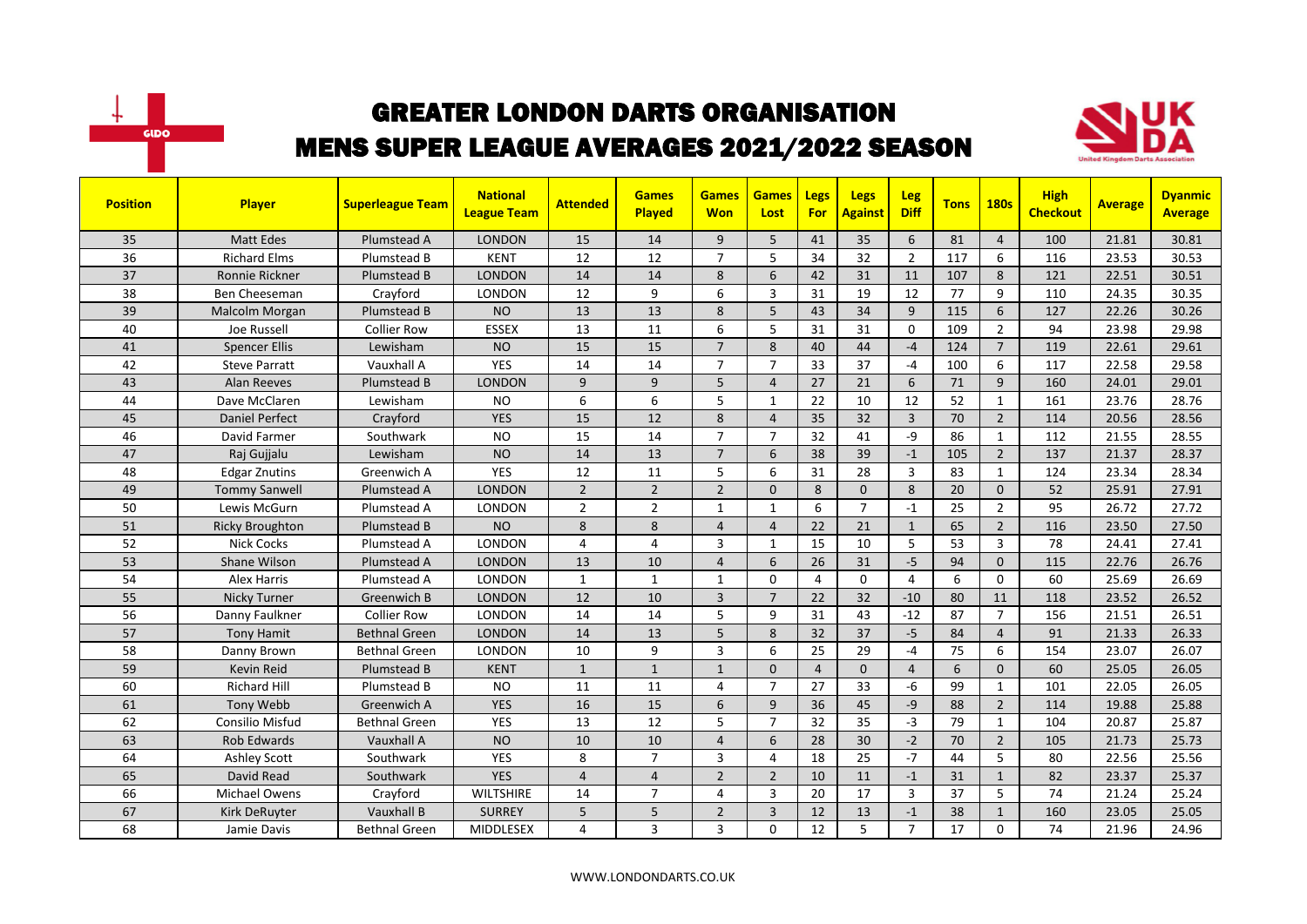



| <b>Position</b> | Player                 | <b>Superleague Team</b> | <b>National</b><br><b>League Team</b> | <b>Attended</b> | <b>Games</b><br>Played | <b>Games</b><br><b>Won</b> | <b>Games</b><br>Lost | Legs<br><b>For</b>      | <b>Legs</b><br><b>Against</b> | <b>Leg</b><br><b>Diff</b> | <b>Tons</b>    | <b>180s</b>    | <b>High</b><br><b>Checkout</b> | <b>Average</b> | <b>Dyanmic</b><br><b>Average</b> |
|-----------------|------------------------|-------------------------|---------------------------------------|-----------------|------------------------|----------------------------|----------------------|-------------------------|-------------------------------|---------------------------|----------------|----------------|--------------------------------|----------------|----------------------------------|
| 69              | Ray Tutin              | Greenwich A             | ???                                   | $\mathbf{1}$    | $\mathbf{1}$           | 0                          | $\mathbf{1}$         | $\overline{3}$          | $\overline{4}$                | $-1$                      | 12             | $\Omega$       | 52                             | 24.66          | 24.66                            |
| 70              | <b>Steve Cooper</b>    | Southwark               | <b>NO</b>                             | 8               | 8                      | $\overline{2}$             | 6                    | 18                      | 27                            | -9                        | 49             | 6              | 86                             | 22.63          | 24.63                            |
| 71              | John Badger            | Greenwich A             | <b>YES</b>                            | 9               | 8                      | $\overline{4}$             | $\overline{4}$       | 25                      | 24                            | $\mathbf{1}$              | 64             | $\mathbf{1}$   | 90                             | 20.50          | 24.50                            |
| 72              | Robbie Smith           | <b>Collier Row</b>      | <b>NO</b>                             | 6               | 6                      | 3                          | 3                    | 19                      | 16                            | $\overline{3}$            | 48             | $\overline{3}$ | 146                            | 21.30          | 24.30                            |
| 73              | George Cox             | Crayford                | <b>YES</b>                            | 8               | 6                      | $\overline{2}$             | $\overline{4}$       | 13                      | 17                            | $-4$                      | 40             | $\mathbf{1}$   | 102                            | 22.30          | 24.30                            |
| 74              | Geoff Newbury          | Vauxhall A              | YES                                   | 15              | 15                     | $\overline{2}$             | 13                   | 29                      | 53                            | $-24$                     | 113            | $\overline{3}$ | 124                            | 22.19          | 24.19                            |
| 75              | <b>Andrew Culling</b>  | Greenwich A             | <b>YES</b>                            | 14              | 13                     | $\overline{4}$             | 9                    | 27                      | 44                            | $-17$                     | 64             | $\mathbf{0}$   | 120                            | 19.98          | 23.98                            |
| 76              | Jake Murphy            | Vauxhall B              | <b>YES</b>                            | 8               | $\overline{7}$         | 3                          | $\overline{4}$       | 19                      | 19                            | $\mathbf 0$               | 41             | $\mathbf{1}$   | 98                             | 20.97          | 23.97                            |
| 77              | Danny Winmill          | <b>Bethnal Green</b>    | <b>NO</b>                             | 9               | 8                      | $\overline{4}$             | $\overline{4}$       | 20                      | 24                            | $-4$                      | 37             | $\overline{3}$ | 78                             | 19.96          | 23.96                            |
| 78              | Sam Samson             | Plumstead B             | <b>KENT</b>                           | $\mathbf{1}$    | $\mathbf{1}$           | $\mathbf{1}$               | $\mathbf 0$          | 4                       | 1                             | $\overline{3}$            | 6              | $\mathbf 0$    | 40                             | 22.94          | 23.94                            |
| 79              | John Hawkins           | Greenwich B             | <b>YES</b>                            | 13              | $\overline{3}$         | $\overline{3}$             | $\mathbf{0}$         | 12                      | 5                             | $\overline{7}$            | 26             | $\mathbf{0}$   | 101                            | 20.55          | 23.55                            |
| 80              | Alex Fried             | Lewisham                | <b>NO</b>                             | 14              | 14                     | 3                          | 11                   | 21                      | 52                            | $-31$                     | 66             | $\Omega$       | 86                             | 20.41          | 23.41                            |
| 81              | Chris Hogg             | Southwark               | <b>SURREY</b>                         | $\overline{4}$  | $\overline{2}$         | $\mathbf{1}$               | $\mathbf{1}$         | $\overline{4}$          | $\overline{4}$                | $\mathbf{0}$              | 16             | $\mathbf{0}$   | 107                            | 22.34          | 23.34                            |
| 82              | <b>Richard Innes</b>   | Plumstead B             | <b>NO</b>                             | 9               | 8                      | $\overline{2}$             | 6                    | 18                      | 28                            | $-10$                     | 57             | $\overline{4}$ | 112                            | 21.33          | 23.33                            |
| 83              | Mark Gallagher         | Crayford                | <b>YES</b>                            | 15              | 9                      | $\overline{2}$             | $\overline{7}$       | 19                      | 33                            | $-14$                     | 62             | $\mathbf{1}$   | 90                             | 21.31          | 23.31                            |
| 84              | John Michael           | Vauxhall A              | ???                                   | 4               | $\overline{4}$         | $\overline{2}$             | $\overline{2}$       | 12                      | 9                             | $\overline{3}$            | 28             | $\mathbf{1}$   | 68                             | 21.27          | 23.27                            |
| 85              | Michael Barnard        | Plumstead A             | <b>LONDON</b>                         | $\overline{2}$  | $\overline{2}$         | $\mathbf{1}$               | $\mathbf{1}$         | $\overline{7}$          | $\overline{4}$                | $\overline{3}$            | 24             | $\Omega$       | 60                             | 22.01          | 23.01                            |
| 86              | Luke Nelson            | Vauxhall A              | MIDDLESEX                             | 11              | 11                     | $\overline{2}$             | 9                    | 21                      | 38                            | $-17$                     | 55             | $\mathbf 0$    | 105                            | 20.92          | 22.92                            |
| 87              | <b>Michael Power</b>   | Southwark               | <b>LONDON</b>                         | $\mathbf{1}$    | $\mathbf{1}$           | 0                          | $\mathbf{1}$         | $\mathbf{0}$            | $\overline{4}$                | $-4$                      | $\overline{4}$ | $\mathbf{0}$   | $\Omega$                       | 22.68          | 22.68                            |
| 88              | Craig Watkins          | Plumstead B             | <b>KENT</b>                           | 6               | 6                      | 1                          | 5                    | 12                      | 20                            | -8                        | 39             | $\overline{2}$ | 128                            | 21.50          | 22.50                            |
| 89              | <b>Micky Francis</b>   | Collier Row             | <b>YES</b>                            | 3               | $\overline{3}$         | $\overline{2}$             | $\mathbf{1}$         | 9                       | 10                            | $-1$                      | 29             | $\mathbf{0}$   | 48                             | 20.48          | 22.48                            |
| 90              | Paul Hart              | Vauxhall B              | YES                                   | 14              | 14                     | 3                          | 11                   | 28                      | 53                            | $-25$                     | 92             | $\mathbf{1}$   | 118                            | 19.48          | 22.48                            |
| 91              | <b>Steve Harold</b>    | <b>Collier Row</b>      | <b>YES</b>                            | 13              | 12                     | $\overline{2}$             | 10                   | 18                      | 44                            | $-26$                     | 60             | $\overline{3}$ | 122                            | 20.41          | 22.41                            |
| 92              | Darren Irving          | Vauxhall B              | <b>NO</b>                             | $\mathbf{1}$    | $\mathbf{1}$           | 0                          | $\mathbf{1}$         | $\overline{2}$          | 4                             | $-2$                      | 8              | $\mathbf 0$    | 50                             | 22.14          | 22.14                            |
| 93              | Luke Fleming           | Plumstead B             | <b>NO</b>                             | 3               | $\overline{3}$         | 0                          | 3                    | $\overline{3}$          | 12                            | $-9$                      | 22             | $\mathbf{0}$   | 40                             | 22.13          | 22.13                            |
| 94              | Sam Packer             | Southwark               | <b>YES</b>                            | 3               | $\overline{3}$         | 1                          | $\overline{2}$       | $\overline{7}$          | 10                            | $-3$                      | 15             | $\mathbf{1}$   | 58                             | 21.00          | 22.00                            |
| 95              | Alex Spencer           | Vauxhall B              | <b>NO</b>                             | $\overline{2}$  | $\overline{2}$         | $\mathbf{1}$               | $\mathbf{1}$         | 6                       | 6                             | $\mathbf{0}$              | 12             | $\Omega$       | 52                             | 20.99          | 21.99                            |
| 96              | <b>Ryan Francis</b>    | Crayford                | <b>YES</b>                            | 9               | 3                      | $\overline{2}$             | 1                    | 11                      | $\overline{7}$                | 4                         | 29             | $\mathbf 0$    | 60                             | 19.91          | 21.91                            |
| 97              | Sean Lahiff            | Vauxhall A              | <b>YES</b>                            | $\overline{2}$  | $\overline{2}$         | $\overline{2}$             | $\mathbf{0}$         | 8                       | 3                             | 5                         | 13             | $\mathbf{0}$   | 76                             | 19.89          | 21.89                            |
| 98              | <b>Freddie Francis</b> | <b>Collier Row</b>      | <b>YES</b>                            | 3               | $\overline{3}$         | $\mathbf{1}$               | $\overline{2}$       | $\overline{7}$          | 11                            | $-4$                      | 18             | $\Omega$       | 40                             | 20.83          | 21.83                            |
| 99              | <b>Henry Baptiste</b>  | Vauxhall B              | <b>NO</b>                             | 15              | 15                     | $\overline{3}$             | 12                   | 25                      | 52                            | $-27$                     | 83             | $\mathbf{1}$   | 112                            | 18.73          | 21.73                            |
| 100             | Gregg DeRuyter         | Vauxhall B              | <b>YES</b>                            | 13              | 13                     | 3                          | 10                   | 19                      | 47                            | $-28$                     | 50             | 0              | 71                             | 18.72          | 21.72                            |
| 101             | <b>Craig Searle</b>    | Vauxhall B              | <b>YES</b>                            | $\overline{2}$  | $\overline{2}$         | 0                          | $\overline{2}$       | $\overline{\mathbf{3}}$ | 8                             | $-5$                      | 13             | $\overline{2}$ | 48                             | 21.66          | 21.66                            |
| 102             | Mark Ward              | Plumstead B             | <b>NO</b>                             | 8               | 8                      | $\mathbf{1}$               | $\overline{7}$       | 13                      | 28                            | $-15$                     | 45             | 3              | 84                             | 20.59          | 21.59                            |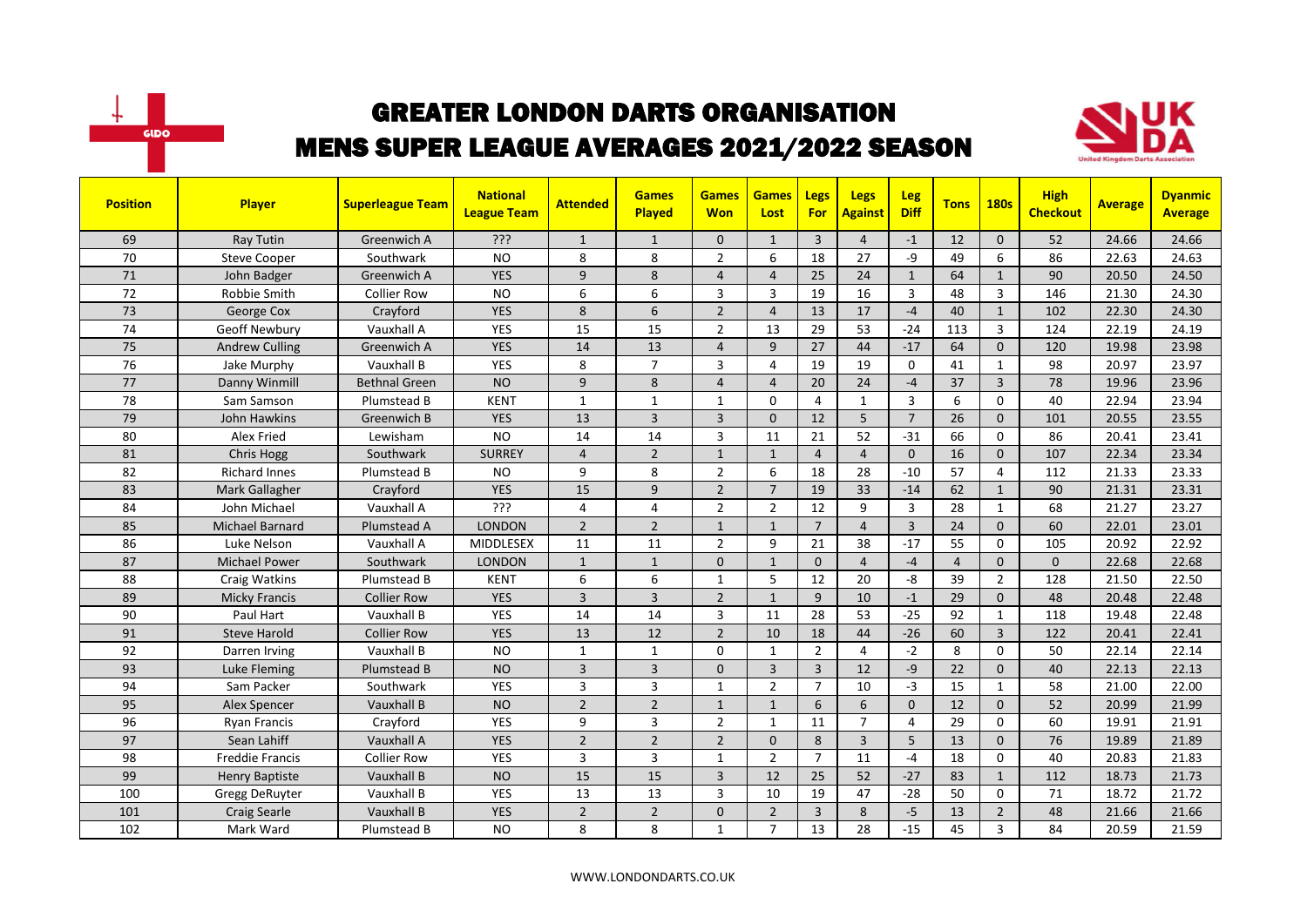



| <b>Position</b> | <b>Player</b>          | <b>Superleague Team</b> | <b>National</b><br><b>League Team</b> | <b>Attended</b> | <b>Games</b><br><b>Played</b> | <b>Games</b><br><b>Won</b> | <b>Games</b><br>Lost | <b>Legs</b><br><b>For</b> | <b>Legs</b><br><b>Against</b> | <b>Leg</b><br><b>Diff</b> | <b>Tons</b>    | <b>180s</b>    | <b>High</b><br><b>Checkout</b> | <b>Average</b> | <b>Dyanmic</b><br><b>Average</b> |
|-----------------|------------------------|-------------------------|---------------------------------------|-----------------|-------------------------------|----------------------------|----------------------|---------------------------|-------------------------------|---------------------------|----------------|----------------|--------------------------------|----------------|----------------------------------|
| 103             | James Stephenson       | Southwark               | <b>NO</b>                             | $\mathbf{1}$    | $\mathbf{1}$                  | $\mathbf{0}$               | $\mathbf{1}$         | $\mathbf{1}$              | $\overline{4}$                | $-3$                      | $\overline{2}$ | 1              | 50                             | 21.40          | 21.40                            |
| 104             | <b>Brendan Gillen</b>  | Greenwich A             | <b>YES</b>                            | 5               | 5                             | $\overline{2}$             | $\overline{3}$       | 10                        | 14                            | $-4$                      | 30             | $\Omega$       | 74                             | 19.22          | 21.22                            |
| 105             | Shaun Lovett           | <b>Collier Row</b>      | <b>YES</b>                            | 14              | 14                            | $\overline{2}$             | 12                   | 19                        | 50                            | $-31$                     | 47             | $\overline{2}$ | 152                            | 19.10          | 21.10                            |
| 106             | Earl Grant             | Lewisham                | <b>NO</b>                             | 13              | 11                            | $\mathbf{1}$               | 10                   | 14                        | 43                            | $-29$                     | 49             | 4              | 69                             | 20.04          | 21.04                            |
| 107             | <b>Gary Holt</b>       | Greenwich A             | <b>YES</b>                            | 15              | 14                            | $\overline{2}$             | 12                   | 24                        | 51                            | $-27$                     | 78             | $\mathbf{1}$   | 115                            | 18.92          | 20.92                            |
| 108             | Luke Faulkner          | <b>Collier Row</b>      | <b>YES</b>                            | 8               | 5                             | $\mathbf{1}$               | 4                    | $\overline{7}$            | 17                            | $-10$                     | 20             | $\mathbf{1}$   | 96                             | 19.78          | 20.78                            |
| 109             | Soul Deen              | Lewisham                | <b>NO</b>                             | $\overline{2}$  | $\overline{2}$                | $\Omega$                   | $\overline{2}$       | $5\overline{5}$           | 8                             | $-3$                      | 17             | $\mathbf{0}$   | 36                             | 20.69          | 20.69                            |
| 110             | Andrew Kennedy         | Plumstead B             | <b>YES</b>                            | 10              | 10                            | $\mathbf{1}$               | 9                    | 14                        | 39                            | $-25$                     | 40             | $\overline{2}$ | 90                             | 19.61          | 20.61                            |
| 111             | <b>Mark Foster</b>     | Crayford                | <b>YES</b>                            | 16              | 10                            | $\mathbf{1}$               | 9                    | 10                        | 38                            | $-28$                     | 59             | $\Omega$       | 154                            | 19.60          | 20.60                            |
| 112             | <b>Curtis Donnelly</b> | Greenwich A             | <b>YES</b>                            | 14              | 13                            | $\mathbf{1}$               | 12                   | 19                        | 50                            | $-31$                     | 72             | $\mathbf{1}$   | 133                            | 19.30          | 20.30                            |
| 113             | George Elvy            | Vauxhall B              | <b>YES</b>                            | 15              | 15                            | $\mathbf{1}$               | 14                   | 18                        | 57                            | $-39$                     | 68             | $\overline{3}$ | 120                            | 19.15          | 20.15                            |
| 114             | David Lee              | Southwark               | <b>YES</b>                            | 6               | 6                             | 0                          | 6                    | 4                         | 24                            | $-20$                     | 16             | $\mathbf{1}$   | 40                             | 19.67          | 19.67                            |
| 115             | Robert Magwood         | Vauxhall B              | <b>NO</b>                             | $\overline{2}$  | $\overline{2}$                | 0                          | $\overline{2}$       | $\Omega$                  | 8                             | $-8$                      | $\overline{4}$ | $\Omega$       | $\mathbf{0}$                   | 19.52          | 19.52                            |
| 116             | Jozsef Varga           | Vauxhall B              | <b>NO</b>                             | 3               | $\overline{3}$                | $\mathbf{1}$               | $\overline{2}$       | $\overline{7}$            | 10                            | $-3$                      | 13             | $\mathbf{1}$   | 101                            | 18.47          | 19.47                            |
| 117             | <b>Ricky Crawford</b>  | <b>Bethnal Green</b>    | <b>YES</b>                            | 9               | 5                             | $\Omega$                   | 5                    | $5\overline{5}$           | 20                            | $-15$                     | 22             | $\mathbf{1}$   | 40                             | 19.18          | 19.18                            |
| 118             | <b>Scott Mulgrew</b>   | Greenwich A             | <b>YES</b>                            | $\overline{2}$  | $\overline{2}$                | $\Omega$                   | $\overline{2}$       | $\overline{3}$            | 8                             | $-5$                      | 9              | $\mathbf{1}$   | 48                             | 19.12          | 19.12                            |
| 119             | <b>Ernest Hodgson</b>  | <b>Collier Row</b>      | <b>NO</b>                             | 12              | 9                             | $\Omega$                   | 9                    | 11                        | 36                            | $-25$                     | 38             | $\mathbf{0}$   | 75                             | 18.73          | 18.73                            |
| 120             | Jamie Loader           | Southwark               | YES                                   | 3               | 3                             | 0                          | $\overline{3}$       | $\mathbf{1}$              | 12                            | $-11$                     | 10             | $\mathbf 0$    | 14                             | 18.54          | 18.54                            |
| 121             | David Peyre            | Southwark               | <b>YES</b>                            | 6               | 5                             | $\Omega$                   | 5                    | $\overline{3}$            | 20                            | $-17$                     | 13             | $\Omega$       | 40                             | 18.48          | 18.48                            |
| 122             | Liam Chandler-Honnor   | Southwark               | ???                                   | 3               | $\overline{3}$                | $\Omega$                   | $\overline{3}$       | $\overline{2}$            | 12                            | $-10$                     | 14             | $\mathbf 0$    | 38                             | 18.38          | 18.38                            |
| 123             | Steve Holt             | Greenwich A             | <b>YES</b>                            | $\mathbf{1}$    | $\mathbf{1}$                  | $\Omega$                   | $\mathbf{1}$         | $\Omega$                  | $\overline{4}$                | $-4$                      | 5              | $\Omega$       | $\mathbf{0}$                   | 18.34          | 18.34                            |
| 124             | <b>Denzil Riley</b>    | <b>Bethnal Green</b>    | <b>NO</b>                             | $\mathbf{1}$    | $\mathbf{1}$                  | $\Omega$                   | $\mathbf{1}$         | $\mathbf{1}$              | $\overline{a}$                | $-3$                      | $\overline{3}$ | $\Omega$       | 65                             | 18.22          | 18.22                            |
| 125             | <b>Reece Pauling</b>   | <b>Plumstead B</b>      | <b>NO</b>                             | $\mathbf{1}$    | $\mathbf{1}$                  | $\Omega$                   | $\mathbf{1}$         | $\Omega$                  | $\overline{4}$                | $-4$                      | $\overline{3}$ | $\Omega$       | $\overline{0}$                 | 17.84          | 17.84                            |
| 126             | <b>David Griffiths</b> | Vauxhall B              | <b>YES</b>                            | $\mathbf{1}$    | 1                             | 0                          | 1                    | 1                         | 4                             | $-3$                      | $\overline{2}$ | 0              | 40                             | 17.82          | 17.82                            |
| 127             | <b>Chris Watts</b>     | Southwark               | <b>NO</b>                             | $\mathbf{1}$    | $\mathbf{1}$                  | $\mathbf{1}$               | $\mathbf{0}$         | $\overline{4}$            | $\overline{2}$                | $\overline{2}$            | 5              | $\mathbf{1}$   | 68                             | 16.79          | 17.79                            |
| 128             | Sean Sullivan          | Vauxhall B              | <b>NO</b>                             | 8               | 8                             | 0                          | 8                    | 9                         | 32                            | $-23$                     | 32             | $\mathbf 0$    | 107                            | 17.27          | 17.27                            |
| 129             | <b>Tony Hussey</b>     | Vauxhall B              | <b>NO</b>                             | $\mathbf{1}$    | $\mathbf{1}$                  | $\mathbf{0}$               | $\mathbf{1}$         | $\mathbf{1}$              | $\overline{4}$                | $-3$                      | $\mathbf{1}$   | $\Omega$       | 20                             | 16.36          | 16.36                            |
| 130             | <b>Tony Lorincz</b>    | Vauxhall A              | <b>YES</b>                            | 3               | $\overline{3}$                | $\Omega$                   | 3                    | $\mathbf{1}$              | 12                            | $-11$                     | 5              | $\Omega$       | 42                             | 15.27          | 15.27                            |
| 131             | <b>Paul Butler</b>     | Southwark               | <b>NO</b>                             | 14              | $\overline{7}$                | $\Omega$                   | $\overline{7}$       | $\overline{4}$            | 28                            | $-24$                     | 9              | $\Omega$       | 60                             | 14.64          | 14.64                            |
| 132             | Shaun Nolan            | Vauxhall A              | <b>YES</b>                            | 8               | 5                             | $\Omega$                   | 5                    | $\mathbf{1}$              | 20                            | $-19$                     | 4              | $\mathbf 0$    | 36                             | 14.36          | 14.36                            |
| 133             | <b>Carl Davies</b>     | Vauxhall B              | <b>NO</b>                             | $\mathbf{1}$    | $\mathbf{1}$                  | 0                          | $\mathbf{1}$         | $\mathbf{0}$              | $\overline{4}$                | $-4$                      | $\mathbf{1}$   | $\mathbf{0}$   | 0                              | 14.22          | 14.22                            |
| 134             | <b>Steven Williams</b> | Vauxhall B              | <b>NO</b>                             | 15              | 15                            | 0                          | 15                   | $\mathbf{1}$              | 60                            | $-59$                     | 12             | 0              | 45                             | 14.05          | 14.05                            |
| 135             | Lukasz Sawicki         | Vauxhall B              | <b>NO</b>                             | $\mathbf{1}$    | $\Omega$                      | $\Omega$                   | $\Omega$             | $\mathbf{0}$              | $\Omega$                      | $\Omega$                  | $\Omega$       | $\Omega$       | $\mathbf{0}$                   | 0.00           | 0.00                             |
| 136             | Charlie Jones          | Greenwich B             | <b>YES</b>                            | $\mathbf{1}$    | $\Omega$                      | $\Omega$                   | $\Omega$             | $\mathbf 0$               | $\Omega$                      | $\Omega$                  | 0              | $\Omega$       | $\Omega$                       | 0.00           | 0.00                             |